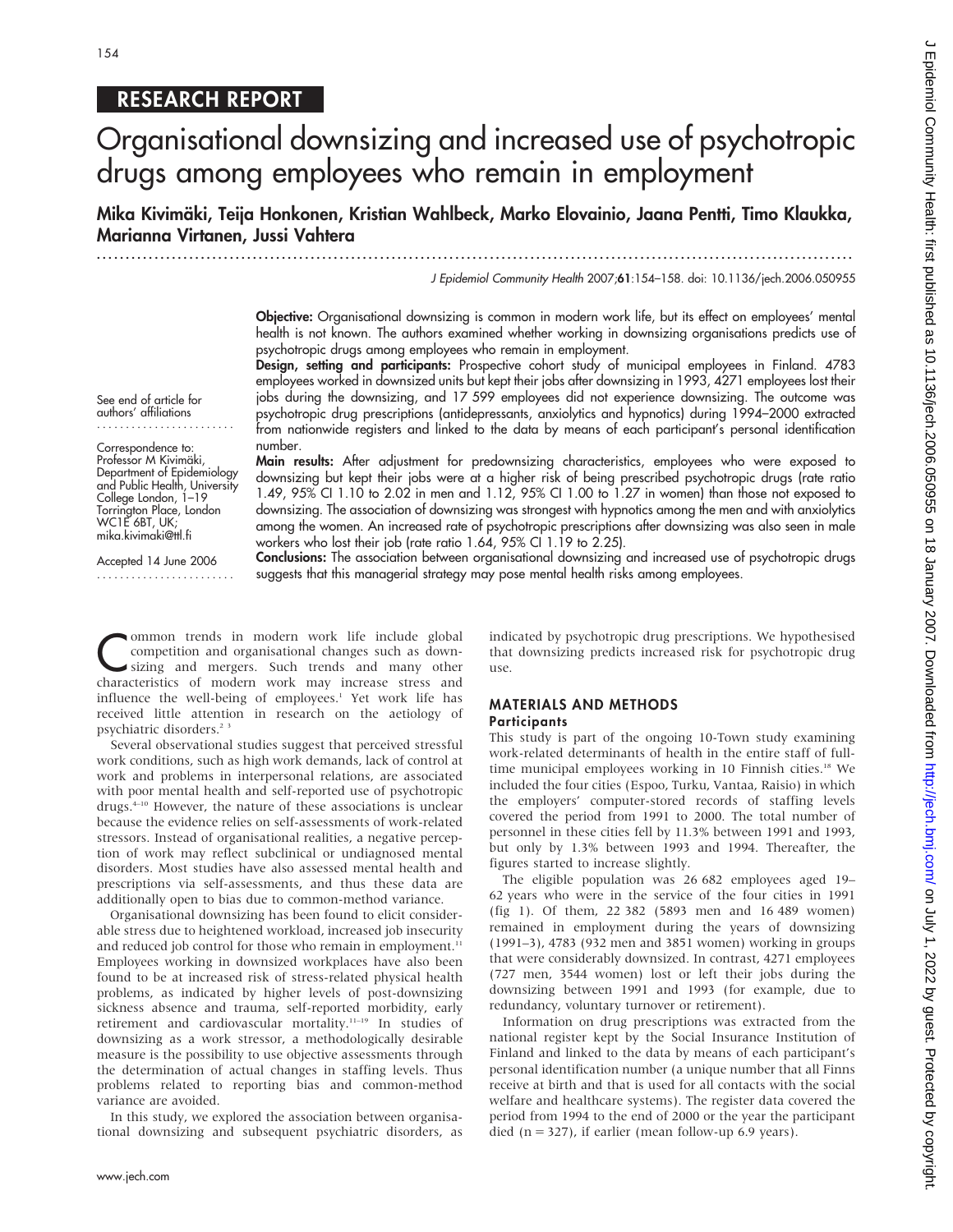Before downsizing (1991)



#### Assessment of downsizing

The data on downsizing were obtained from the employers' records covering all periods of full-time employment, including the date of commencement and, where appropriate, the termination of work contracts, and Statistic Finland occupational title.<sup>20</sup> Personnel reduction in a group of employees was defined as previously.<sup>11 12 15-19</sup>

$$
\left(\frac{\text{Total number of person-years before downsizing)}}{\text{(Total number of person-years before downsizing)}}\right)
$$
\n
$$
-\frac{\text{(Total number of person-years after downsizing)}}{\text{(Total number of person-years after downsizing)}}\right) \times 100
$$

We calculated the personnel reduction for all of the occupational groups in each city by comparing the total number of person-years worked in the group in 1993 with the corresponding person-years in 1991. Thus, the percentage of personnel reduction was obtained for 272 employee groups and this percentage was linked to all of the members of each group to obtain a measure of downsizing. In keeping with previous analyses we defined a downsizing organisation as one that reduced its workforce by 18% or more.<sup>11 12 15-19</sup>

### Assessment of drug prescriptions

Data on psychotropic drug prescriptions were collected from the National Prescription Register, managed by the Social Insurance Institution of Finland.21 The national sickness insurance scheme covers the entire population, regardless of age or occupational status, and provides reimbursement for virtually all filled prescriptions. The prescription register of the Social Insurance Institution is comprised of outpatient prescription data based on the World Health Organization Anatomical Therapeutic Chemical (ATC) classification code.<sup>22</sup>

In Finland, all prescriptions are written by a physician and each prescription can cover antidepressant use for a maximum of three months. The Social Insurance Institution obtains these data from all pharmacies in Finland as part of the national drug reimbursement scheme.<sup>23</sup>

The number of prescriptions for psychotropic drugs, such as antidepressants (ATC code N06A), anxiolytics (NO5B) and hypnotics (NO5C), and for all other prescriptions were calculated for each participant between 1 January 1994 and 31 December 2000. There were no registered data on predownsizing prescriptions available, because the National Prescription Register for these data was not set up until 1994.

#### Assessment of pre-downsizing characteristics

The workers' sex, age and occupational status before downsizing (manual  $\nu$  non-manual) were derived from the employers' records in 1991. Education (primary, secondary or tertiary) was obtained from the Statistics Finland registers.

#### Statistical analyses

Analyses were performed separately for men and women, because psychotropic drug use and determinants of mental health vary between sexes.<sup>5 6 24</sup> Employees were categorised into three groups: (1) employees in downsized group: if the reductions in personnel were greater than 18%; (2) employees who lost or left their jobs during downsizing; and (3) employees in non-downsized group (the reference group).

We analysed between-group differences in the pre-downsizing characteristics with  $\chi^2$  test for sex and employer and with analysis of variance for age. The frequency of prescriptions demonstrates a skewed distribution—low values being the most frequent and high values being rarely observed (that is, a negative binomial distribution). Thus a negative binomial regression analysis was performed to assess associations between post-downsizing status and the rates of psychotropic and other drug prescriptions. We calculated the rate ratios for

#### Figure 1 Flow chart of sample selection.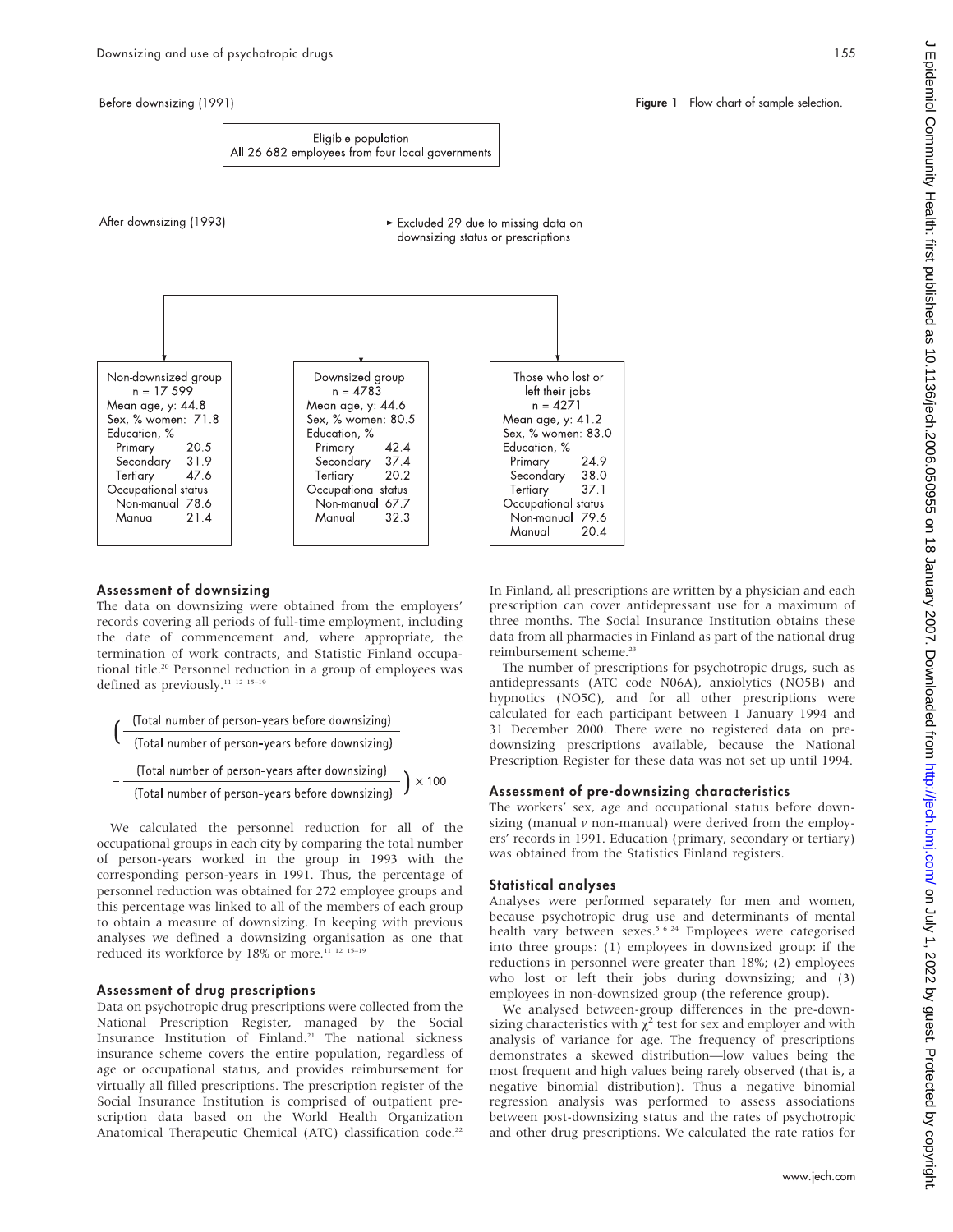Table 1 Proportion of employees with psychotropic drug prescriptions and other prescription over the 7-year study period and rate of drug prescriptions by sex

|                            | Men $(n = 6620)$ |                               | Women $(n = 20 033)$ |                               |  |
|----------------------------|------------------|-------------------------------|----------------------|-------------------------------|--|
|                            | No of cases      | Rate per 1000<br>person-years | No of cases          | Rate per 1000<br>person-years |  |
| Psychotropic prescriptions | 1526             | 51.4                          | 6380                 | 59.1                          |  |
| Antidepressants            | 892              | 18.9                          | 3582                 | 25.8                          |  |
| Anxiolytics                | 835              | 19.2                          | 3594                 | 19.3                          |  |
| <b>Hypnotics</b>           | 762              | 13.4                          | 2944                 | 14.0                          |  |
| Other prescriptions        | 6120             | 265.9                         | 19472                | 379.5                         |  |

the downsized group and the group who lost or left their job during the downsizing using the non-downsized group for comparison, while controlling for the effect of the pre-downsizing characteristics by including them in the model as independent variables.

To examine whether the effects of downsizing on psychotropic prescriptions were different for non-manual and manual employees, we carried out a stratified analysis by occupational status. All the analyses were performed with the use of SAS software, version 8.2 (SAS Institute, Cary, North Carolina, USA).

#### RESULTS

Figure 1 presents characteristics of the participants by postdownsizing status. Participants who were employed in groups not exposed to downsizing were older, more often male and had higher educational attainment than those who worked in the downsized groups or who left or lost their jobs during the downsizing (all  $p<0.001$ ). Occupational status in downsized groups was lower than that in other groups  $(p<0.001)$ .

### Downsizing and subsequent psychotropic drug prescriptions

Altogether 806 992 prescriptions (145 112 for men and 611 880 for women) were recorded during the follow-up for the participants. As shown in table 1, women were more often prescribed psychotropic drugs, especially antidepressants, and other drugs than men (all  $p \le 0.004$ ).

Table 2 presents the association between post-downsizing status and the subsequent rate of prescriptions. After adjustment for age and employer, the men exposed to downsizing had a 1.43 (95% CI 1.07 to 1.91) times greater rate of psychotropic prescriptions than the men with no downsizing (data not shown). A further adjustment for education and occupational status had little effect on this rate ratio (table 2). A similar increased rate was seen among the men who lost or left their jobs during downsizing (rate ratio 1.6). For the women, downsizing was associated with a slightly increased rate of psychotropic prescriptions.

A stratified analysis by specific psychotropic drug prescriptions showed that the associations of downsizing were strongest with hypnotics (rate ratio 1.81, 95% CI 1.21 to 2.70,  $p = 0.004$ ) among the men and with anxiolytics (1.30, 95% CI 1.12 to 1.52,  $p<0.001$ ) among the women (data not shown). Those men who lost or left their job during downsizing had also a 1.2-fold increased rate of other prescriptions.

#### Socioeconomic differences

Table 3 presents the association between post-downsizing status and subsequent psychotropic drug prescriptions by occupational status. In the men, downsizing was associated with increased prescription rate in both non-manual and manual groups. In the women, this was the case only for non-manual group and the effect was substantially smaller.

### **DISCUSSION**

This quasi-experimental outcome study of 26 653 city employees suggests that downsizing is a mental health risk, not only for employees who loose their jobs, but also for those who remain in employment. Men who kept their jobs after downsizing had a significantly higher rate of psychotropic prescriptions than men who worked in non-downsized groups when controlled for pre-downsizing characteristics. For women, organisational downsizing was associated with slightly increased psychotropic prescription rate (anxiolytics in particular). The highest rate of psychotropic prescriptions after downsizing was seen in male manual workers who lost their jobs.

This study has several important methodological advantages. The putative stressor, downsizing, was uniform for all of the participants in the quasi-experimental groups, and clearly separable from the putative consequences of the stressor. Data about prescriptions came from comprehensive national registers, and information about downsizing was obtained from

Table 2 Negative binomial regression models for rate of psychotropic drug prescriptions and other prescriptions by postdownsizing status

| Post-downsizing status                   | Participants (n) | Psychotropic drug   |         | Other prescriptions    |         |
|------------------------------------------|------------------|---------------------|---------|------------------------|---------|
|                                          |                  | Rate ratio (95% CI) | p Value | Rate ratio (95% CI)    | p Value |
| Men                                      |                  |                     |         |                        |         |
| Employed in non-downsized group          | 4961             | 1.00                |         | 1.00                   |         |
| Employed in downsized group              | 932              | $1.49(1.10 - 2.02)$ | 0.009   | $1.03(0.94 - 1.12)$    | 0.54    |
| Lost or left their job during downsizing | 725              | 1.64 (1.19–2.25)    | 0.002   | $1.16(1.06 - 1.27)$    | 0.002   |
| Women                                    |                  |                     |         |                        |         |
| Employed in non-downsized group          | 12638            | 1.00                |         | 1.00                   |         |
| Employed in downsized group              | 3851             | $1.12(1.00-1.27)$   | 0.05    | $0.99$ (0.95-1.02)     | 0.50    |
| Lost or left their job during downsizing | 3542             | 1.05 (0.93-1.19)    | 0.42    | $0.97$ $(0.94 - 1.01)$ | 0.11    |

Rate ratios and 95% confidence intervals (CI) are adjusted for age, education, occupational status and local government.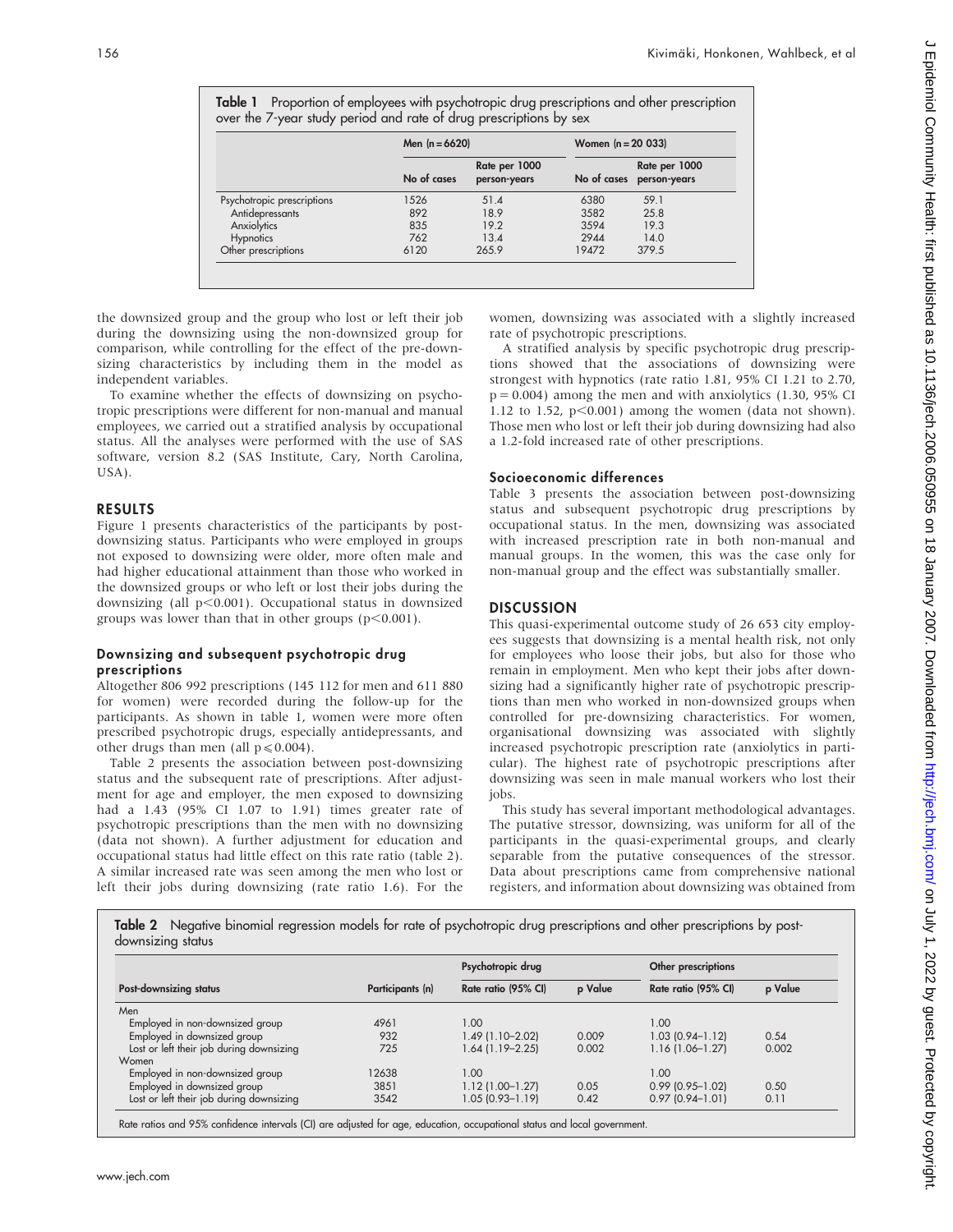Table 3 Negative binomial regression models for rate of psychotropic drug prescriptions by post-downsizing status and occupational status before downsizing

| Post-downsizing status                   | Non-manual       |                     |         | Manual           |                     |         |
|------------------------------------------|------------------|---------------------|---------|------------------|---------------------|---------|
|                                          | Participants (n) | Rate ratio (95% CI) | p Value | Participants (n) | Rate ratio (95% CI) | p Value |
| Men                                      |                  |                     |         |                  |                     |         |
| Employed in non-downsized group          | 3285             | 1.00                |         | 1676             | 1.00                |         |
| Employed in downsized group              | 254              | $1.87(1.11 - 3.12)$ | 0.02    | 678              | $1.70(1.12 - 2.60)$ | 0.01    |
| Lost or left their job during downsizing | 467              | 1.40 (0.94-2.08)    | 0.09    | 258              | $2.16(1.24 - 3.76)$ | 0.007   |
| Women                                    |                  |                     |         |                  |                     |         |
| Employed in non-downsized group          | 10545            | 1.00                |         | 2093             | 1.00                |         |
| Employed in downsized group              | 2985             | $1.20(1.04-1.37)$   | 0.01    | 866              | $0.84(0.64 - 1.10)$ | 0.21    |
| Lost or left their job during downsizing | 2929             | $1.15(1.01 - 1.32)$ | 0.04    | 613              | $0.71(0.53 - 0.94)$ | 0.01    |

employers' files. Therefore, the study did not rely on selfreported data from employees and was not subject to common method variance bias. Previous studies of work stress and mental health have exclusively used self-reported data on workplace exposures.<sup>4-10</sup>

#### Downsizing as a predictor of psychiatric disorders requiring treatment

We studied downsizing during a major national recession, when the unemployment rate nearly tripled during a two-year period and reached the rather substantial rate of 17%.<sup>25</sup> Cities and towns were forced to downsize personnel to save costs, but the legislation did not allow parallel cuts in the services provided. In the downsized groups, the cuts resulted in greater levels of job demands and job insecurity with a concomitant decrease in job control,<sup>11</sup> that is, changes that characterise increased work stress according to the job strain model and the effort-reward imbalance model.<sup>26 27</sup> Indeed, organisational downsizing has been shown to be a strong predictor of stressrelated physical health outcomes, including cardiovascular mortality.<sup>11-19</sup>

In men, downsizing was associated with increased psychotropic prescription rate among both non-manual and manual groups. In women, this was the case only for non-manual group and the effect was substantially smaller. Findings from previous studies also suggest that the effects of work stressors on mental health may vary by gender.<sup>5 6 10</sup> For example, the association between job insecurity (a correlate of downsizing) and depressive symptoms was stronger for men than women in a representative sample of the Danish workforce.<sup>10</sup> A Swedish study showed that a combination of stressful conditions at work and at home predicted perceived symptoms in women, whereas for men symptoms were more strongly determined by work stress alone.<sup>28</sup>

These findings underline the importance of conducting analyses stratified by sex and socioeconomic position when studying the effects of downsizing on mental health. Further research is needed to determine whether the observed differences may in part be explained by different changes in work after downsizing between men and women and socioeconomic groups, or whether more general differences in the meaning of work—and thus differences in the vulnerability to work changes—might underlie these results.

#### Limitations

Our results should be interpreted in light of some limitations. The selection of variables included in the analysis was largely dependent on the availability of data in source registers, making some variables of interest absent in this study. A drawback was that prescription records were available only for the post-downsizing period from 1994 onwards. In order to analyse the immediate consequences of the changes at work,

the follow-up time should have begun from the first experiences of downsizing. It is probable that we lost many cases in downsized groups in 1991–3 (before starting follow-up) and thus the effect of downsizing may be underestimated in our findings.

As we had no data on prescriptions at the pre-downsizing phase, it is also important to consider selective retention, an issue that may lead to an overestimation of the effect of downsizing. Selective retention (that is, employees with poor mental health remaining in downsized groups) may explain the observed associations between downsizing and an increased risk of being prescribed psychotropic drugs if those who lost their jobs had significantly less psychotropic drugs prescriptions than those who remained. Our findings on men suggest that this was not the case: those who lost their jobs during downsizing had a higher risk of being prescribed psychotropic drugs than employees with no downsizing.

For observational studies without randomisation, the possibility of confounding remains. In this study, socioeconomic position is a potential confounding factor for the observed association between downsizing and psychotropic prescriptions. However, there are two reasons why we think this is unlikely. First, controlling for the effects of education and occupational status (two major socioeconomic indicators) had little effect on this association among the men. Second, a stratified analysis showed similar effects of downsizing on psychotropic prescriptions for both non-manual and manual men. If confounded, the association between downsizing and prescriptions would differ in terms of direction or magnitude between levels of socioeconomic position.

Finally, corresponding to Finnish municipal workers in general,<sup>25</sup> our cohort was 74% female and racially homogeneous (white employees). Future research with more diverse samples is needed to evaluate the generalisability of our findings, and additional data on the employment of those who are downsized would complement such an analysis.

#### Conclusions

In summary, as demonstrated in this quasi-experimental study based on register sources and other studies using self-reports,<sup>4</sup>

measurements within working populations and those sensitive to minor psychiatric disorders reveal that work may include significant risk factors for mental health. There may be several reasons why stressful conditions at work have received little attention as risk factors in previous psychiatric research. In clinical populations including both the employed and the unemployed, the protective aspects of work may mask any effects of work-related risks. Moreover, survival bias may prevent effective detection of the adverse effects of work, as major psychiatric disorders are a common cause of work disability and a potential selective factor for unemployment (which further increases the risk of psychiatric disorders).